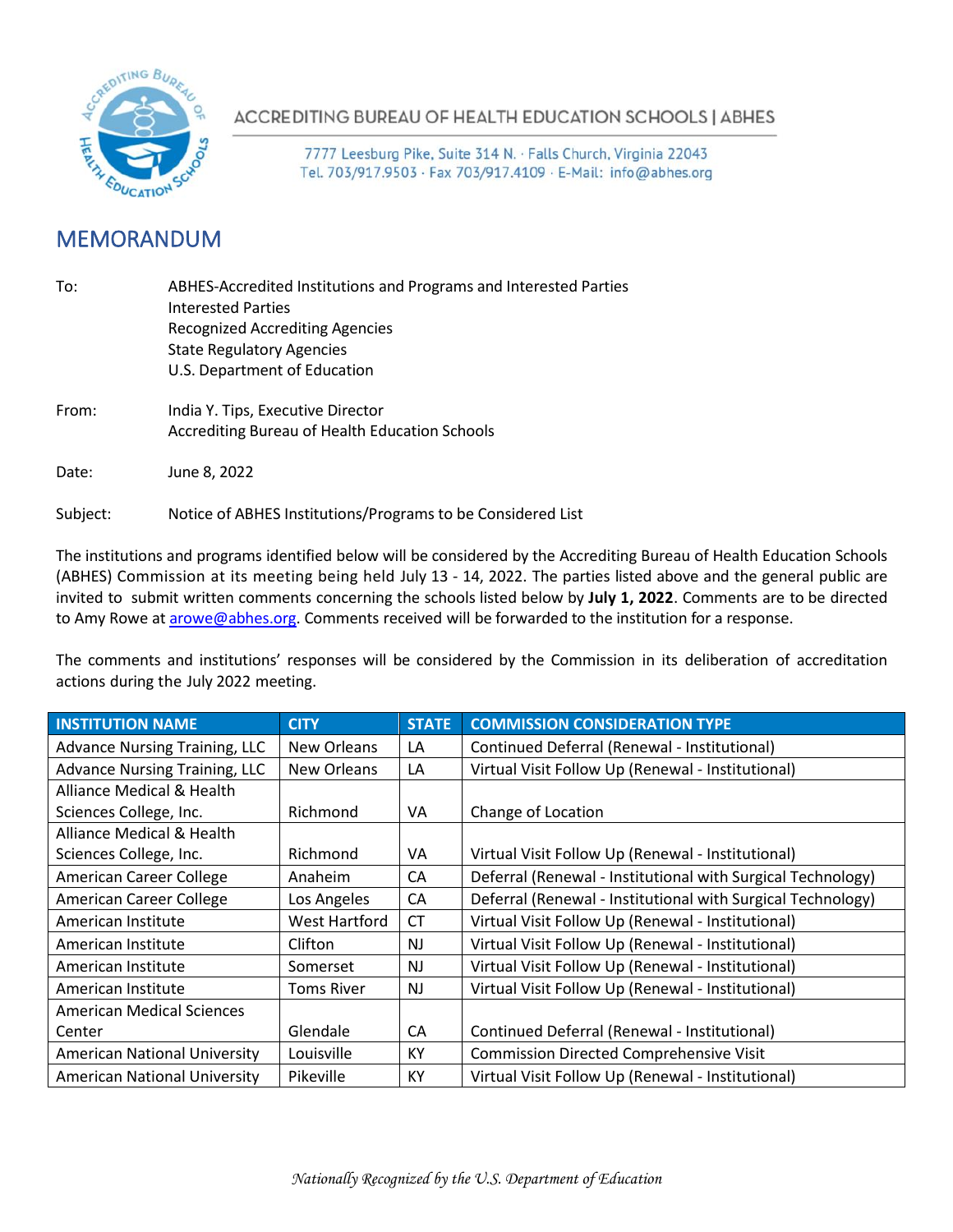| <b>INSTITUTION NAME</b>             | <b>CITY</b>         | <b>STATE</b> | <b>COMMISSION CONSIDERATION TYPE</b>                        |
|-------------------------------------|---------------------|--------------|-------------------------------------------------------------|
| Ameritech College of                |                     |              |                                                             |
| Healthcare                          | Draper              | UT           | Virtual Visit Follow Up (Renewal - Institutional)           |
|                                     |                     |              | Additional Information (Initial Distance Education          |
| Antilles College of Health          | San Juan            | <b>PR</b>    | Verification)                                               |
| Antilles College of Health          | San Juan            | PR           | Renewal - Institutional                                     |
| Arizona College of Nursing          | Phoenix             | AZ           | Deferral (Renewal - Institutional)                          |
| Arizona College of Nursing          | Phoenix             | AZ           | Non-Main Inclusion - Full Team                              |
| Arizona College of Nursing          | Tempe               | AZ           | Deferral (Renewal - Institutional)                          |
| Arizona College of Nursing          | Tempe               | AZ           | <b>Reclassification Verification</b>                        |
| Arizona College of Nursing          | Tucson              | AZ           | Deferral (Renewal - Institutional)                          |
| Arizona College of Nursing          | Tucson              | AZ           | Non-Main Inclusion - Full Team                              |
| Arizona College of Nursing          | Ontario             | CA           | Deferral (Renewal - Institutional)                          |
| Arizona College of Nursing          | Aurora              | CO           | Deferral (Renewal - Institutional)                          |
|                                     | Fort                |              |                                                             |
| Arizona College of Nursing          | Lauderdale          | FL           | Deferral (Renewal - Institutional)                          |
|                                     | Fort                |              |                                                             |
| Arizona College of Nursing          | Lauderdale          | FL.          | Non-Main Inclusion - Full Team                              |
|                                     | Fort                |              | Virtual Visit Follow Up (Renewal - Institutional / Non-Main |
| Arizona College of Nursing          | Lauderdale          | FL.          | Inclusion - Full Team)                                      |
| Arizona College of Nursing          | Tampa               | <b>FL</b>    | Deferral (Renewal - Institutional)                          |
| Arizona College of Nursing          | Tampa               | FL           | Virtual Visit Follow Up (Renewal - Institutional)           |
| Arizona College of Nursing          | Southfield          | MI           | Deferral (Renewal - Institutional)                          |
| Arizona College of Nursing          | Las Vegas           | <b>NV</b>    | Deferral (Renewal - Institutional)                          |
| Arizona College of Nursing          | <b>Dallas</b>       | <b>TX</b>    | Deferral (Renewal - Institutional)                          |
| Arizona College of Nursing          | <b>Dallas</b>       | <b>TX</b>    | <b>Commission Directed Focus Visit - Complaints</b>         |
| Arizona College of Nursing          | <b>Dallas</b>       | <b>TX</b>    | Virtual Visit Follow Up (Renewal - Institutional)           |
| Arizona College of Nursing          | Murray              | UT           | Deferral (Renewal - Institutional)                          |
| Arizona College of Nursing          | Murray              | UT           | Non-Main Inclusion - Full Team                              |
| Arizona College of Nursing          | <b>Falls Church</b> | VA           | Deferral (Renewal - Institutional)                          |
| Arizona College of Nursing          | <b>Falls Church</b> | VA           | Non-Main Inclusion - Staff Only                             |
| ATS Institute of Technology         | Chicago             | IL           | Virtual Visit Follow Up (Renewal - Institutional)           |
|                                     | Fort                |              |                                                             |
| <b>Azure College</b>                | Lauderdale          | FL.          | Deny/Withdraw (Renewal - Institutional)                     |
| Baptist Health System School        |                     |              |                                                             |
| of Health Professions               | San Antonio         | <b>TX</b>    | Deferral (Renewal - Institutional with Surgical Technology) |
| <b>Bolivar Technical College</b>    | <b>Bolivar</b>      | <b>MO</b>    | <b>Initial Distance Education Verification</b>              |
| <b>Bon Secours Memorial College</b> |                     |              |                                                             |
| of Nursing                          | Richmond            | VA           | Virtual Visit Follow Up (Renewal - Institutional)           |
| Bon Secours St. Mary's              |                     |              |                                                             |
| <b>Hospital School of Medical</b>   |                     |              |                                                             |
| Imaging                             | Richmond            | VA           | Virtual Visit Follow Up (Renewal - Institutional)           |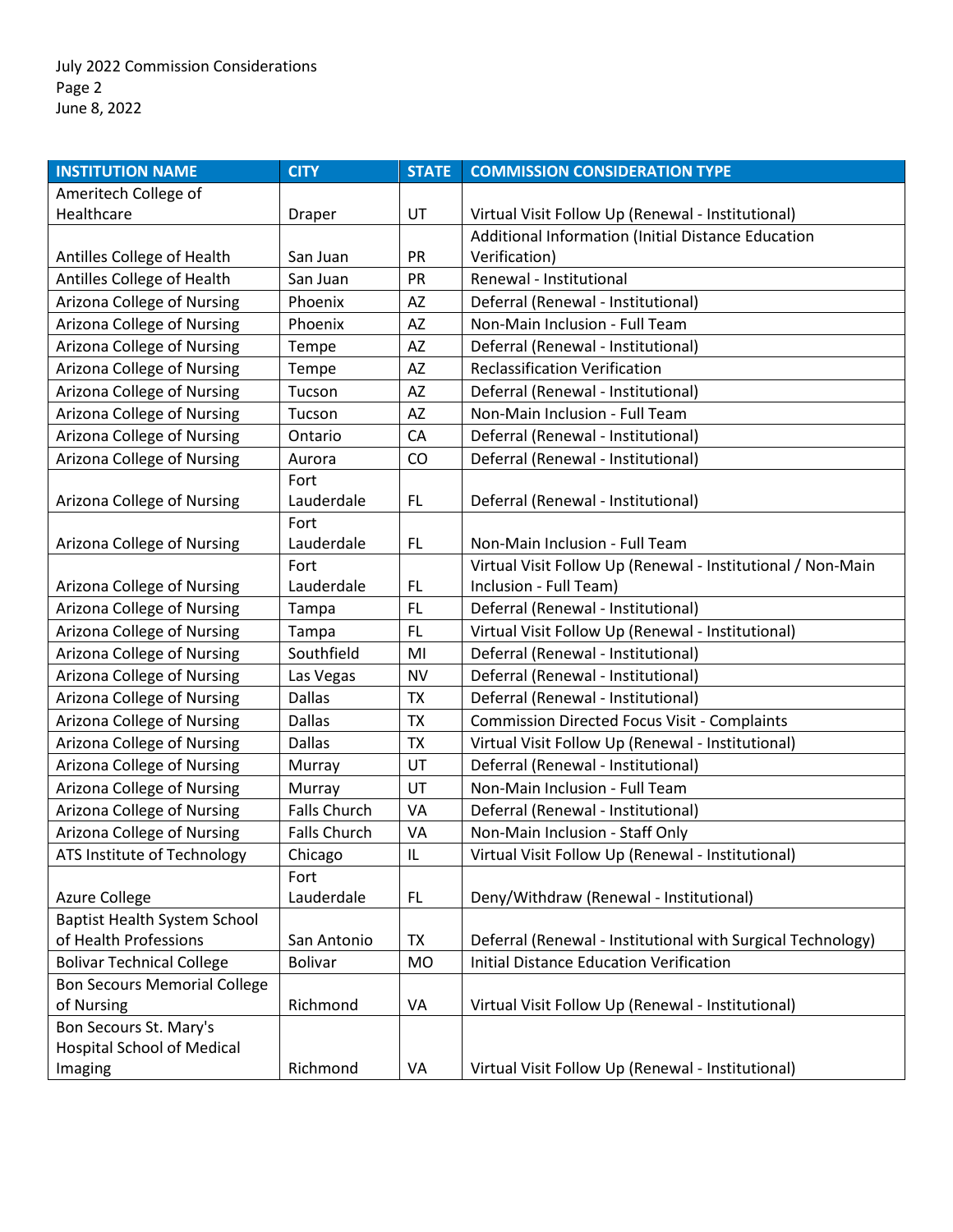| <b>INSTITUTION NAME</b>            | <b>CITY</b>         | <b>STATE</b> | <b>COMMISSION CONSIDERATION TYPE</b>                           |
|------------------------------------|---------------------|--------------|----------------------------------------------------------------|
|                                    |                     |              | Additional Information (New Program Review - Non-Allied        |
| <b>Braxton College</b>             | Fort Myers          | FL.          | Health & Degree Verification)                                  |
| <b>Brookline College</b>           | Phoenix             | AZ           | Renewal - Institutional                                        |
|                                    |                     |              | Renewal - Institutional with Surgical Technology               |
| <b>Brookline College</b>           | Tempe               | AZ           | Programmatic                                                   |
| <b>Brookline College</b>           | Tucson              | AZ           | Renewal - Institutional                                        |
| <b>Brookline College</b>           | Albuquerque         | <b>NM</b>    | New Program Review (Practical Nursing - Diploma)               |
| <b>Brookline College</b>           | Albuquerque         | <b>NM</b>    | Renewal - Institutional                                        |
|                                    |                     |              | Virtual Visit Follow Up (Change in Legal Status, Ownership, or |
| <b>Brookline College</b>           | Albuquerque         | <b>NM</b>    | Control - Institutional)                                       |
| <b>Bryan University</b>            | Springfield         | <b>MO</b>    | Initial - Institutional                                        |
| Cambridge College of               | Miami               |              |                                                                |
| <b>Healthcare &amp; Technology</b> | Gardens             | FL.          | Non-Main Inclusion - Full Team                                 |
| Caris College                      | Jeffersonville      | IN           | <b>Initial Distance Education Verification</b>                 |
| <b>CBD College</b>                 | Los Angeles         | CA           | Deferral (Renewal - Institutional)                             |
| <b>Center for Ultrasound</b>       |                     |              |                                                                |
| Research & Education,              |                     |              |                                                                |
| Corporation (CURE)                 | <b>White Plains</b> | <b>NY</b>    | Continued Show Cause (Renewal - Institutional)                 |
| <b>Central School of Practical</b> |                     |              | Additional Information (Initial Distance Education             |
| Nursing                            | Independence        | OH           | Verification)                                                  |
| <b>Charter College</b>             | Anchorage           | AK           | Deferral (Renewal - Institutional)                             |
| <b>Charter College</b>             | Oxnard              | CA           | Deferral (Renewal - Institutional)                             |
| <b>Charter College</b>             | Pasco               | <b>WA</b>    | Deferral (Renewal - Institutional)                             |
| <b>Charter College</b>             | Vancouver           | WA           | Deferral (Renewal - Institutional)                             |
| Charter Institute, a Division of   |                     |              | Virtual Visit Follow Up (Separate Educational Center           |
| <b>Charter College</b>             | Farmington          | <b>NM</b>    | Inclusion)                                                     |
|                                    | Altamonte           |              |                                                                |
| <b>City College</b>                | <b>Springs</b>      | FL           | Change in Legal Status, Ownership, or Control - Institutional  |
|                                    | Altamonte           |              | Virtual Visit Follow Up (Change in Legal Status, Ownership, or |
| City College                       | Springs             | FL.          | Control - Institutional)                                       |
| <b>City College</b>                | Hollywood           | FL.          | Change in Legal Status, Ownership, or Control - Institutional  |
| City College                       | Hollywood           | FL.          | Change of Location                                             |
|                                    |                     |              | Continued Deferral (Renewal - Medical Assistant                |
| <b>Community Care College</b>      | Tulsa               | OK           | Programmatic)                                                  |
| Eagle Gate College                 | <b>Boise</b>        | ID           | Renewal - Institutional                                        |
| Eagle Gate College                 | <b>Idaho Falls</b>  | ID           | Renewal - Institutional                                        |
| Eagle Gate College                 | Layton              | UT           | Renewal - Institutional                                        |
| Eagle Gate College                 | Murray              | UT           | Renewal - Institutional                                        |
| ECPI University, the School of     |                     |              |                                                                |
| Health Science, Medical            |                     |              |                                                                |
| <b>Careers Institute</b>           | Charlotte           | <b>NC</b>    | Renewal - Medical Assisting Programmatic                       |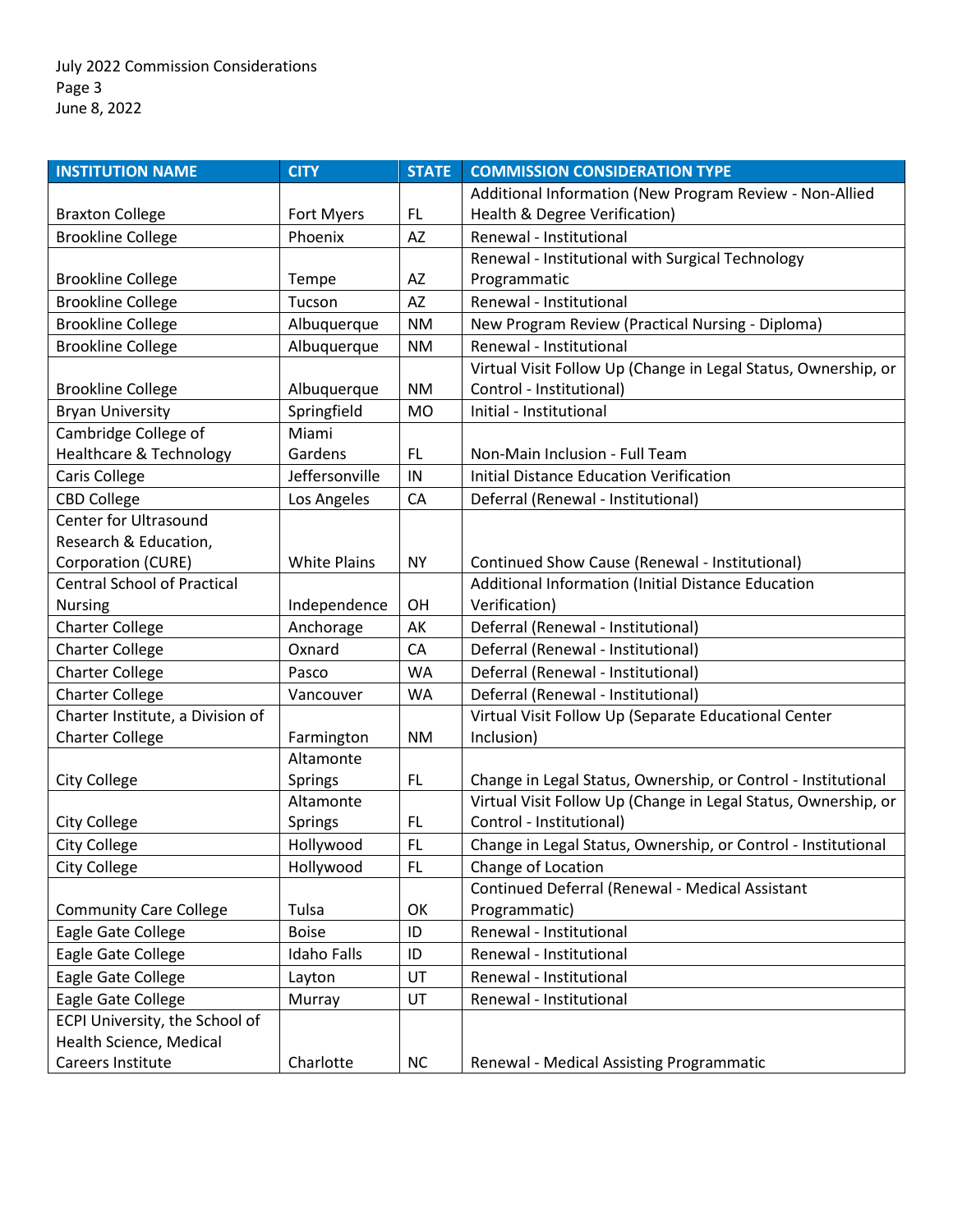| <b>INSTITUTION NAME</b>           | <b>CITY</b>        | <b>STATE</b> | <b>COMMISSION CONSIDERATION TYPE</b>                      |
|-----------------------------------|--------------------|--------------|-----------------------------------------------------------|
| ECPI University, the School of    |                    |              |                                                           |
| Health Science, Medical           |                    |              | Virtual Visit Follow Up (Renewal - Medical Assistant      |
| Careers Institute                 | Greensboro         | <b>NC</b>    | Programmatic)                                             |
| ECPI University, the School of    |                    |              |                                                           |
| Health Science, Medical           | North              |              |                                                           |
| Careers Institute                 | Charleston         | <b>SC</b>    | Change of Location                                        |
| ECPI University, the School of    |                    |              |                                                           |
| Health Science, Medical           | North              |              |                                                           |
| Careers Institute                 | Charleston         | <b>SC</b>    | Renewal - Medical Assisting Programmatic                  |
| ECPI University, the School of    |                    |              |                                                           |
| Health Science, Medical           |                    |              |                                                           |
| Careers Institute                 | Richmond           | VA           | Renewal - Medical Assisting Programmatic                  |
| ECPI University, the School of    |                    |              |                                                           |
| Health Science, Medical           |                    |              | Virtual Visit Follow Up (Renewal - Surgical Technology    |
| Careers Institute                 | Richmond           | VA           | Programmatic)                                             |
| ECPI University, the School of    |                    |              |                                                           |
| Health Science, Medical           |                    |              |                                                           |
| Careers Institute                 | Virginia Beach     | VA           | Renewal - Medical Assisting Programmatic                  |
| <b>Emergency Training Academy</b> | Miami              | FL           | Renewal - Institutional                                   |
| <b>Erwin Technical College</b>    | Tampa              | <b>FL</b>    | Renewal - Medical Assisting Programmatic                  |
|                                   |                    |              | Virtual Visit Follow Up (Renewal -Medical Laboratory      |
| <b>Erwin Technical College</b>    | Tampa              | FL.          | Technology Programmatic)                                  |
| <b>Fortis College</b>             | Foley              | <b>AL</b>    | Virtual Visit Follow Up (Renewal - Institutional)         |
| <b>Fortis College</b>             | Mobile             | AL           | Renewal - Institutional                                   |
| <b>Fortis College</b>             | Montgomery         | AL           | Renewal - Institutional                                   |
| <b>Fortis College</b>             | Smyrna             | GA           | Continued Deferral (Renewal - Institutional)              |
|                                   |                    |              | Continued Deferral (Renewal - Institutional with Surgical |
| <b>Fortis College</b>             | <b>Baton Rouge</b> | LA           | Technology)                                               |
| <b>Fortis College</b>             | Landover           | <b>MD</b>    | Renewal - Institutional                                   |
| <b>Fortis College</b>             | Cincinnati         | OH           | Continued Deferral (Renewal - Institutional)              |
|                                   |                    |              | Continued Deferral (Renewal - Institutional with Surgical |
| <b>Fortis College</b>             | Westerville        | OH           | Technology)                                               |
| <b>Fortis College</b>             | Columbia           | <b>SC</b>    | Continued Deferral (Renewal - Institutional)              |
| <b>Fortis College</b>             | Norfolk            | VA           | Non-Main Inclusion - Full Team                            |
| <b>Fortis College</b>             | Norfolk            | VA           | Virtual Visit Follow Up (Non-Main Inclusion - Staff Only) |
| <b>Fortis College</b>             | Richmond           | VA           | Non-Main Inclusion - Staff Only                           |
|                                   |                    |              | Virtual Visit Follow Up (Initial - Surgical Technology    |
| <b>Fortis College</b>             | Richmond           | VA           | Programmatic)                                             |
| Fortis Institute                  | Birmingham         | <b>AL</b>    | Continued Deferral (Renewal - Institutional)              |
| Fortis Institute                  | Birmingham         | AL           | Non-Main Inclusion - Full Team                            |
| Fortis Institute                  | Pensacola          | <b>FL</b>    | Renewal - Institutional                                   |
| Fortis Institute                  | Port St. Lucie     | FL           | Continued Deferral (Renewal - Institutional)              |
| Fortis Institute                  | Towson             | MD           | Continued Deferral (Renewal - Institutional)              |
|                                   |                    |              |                                                           |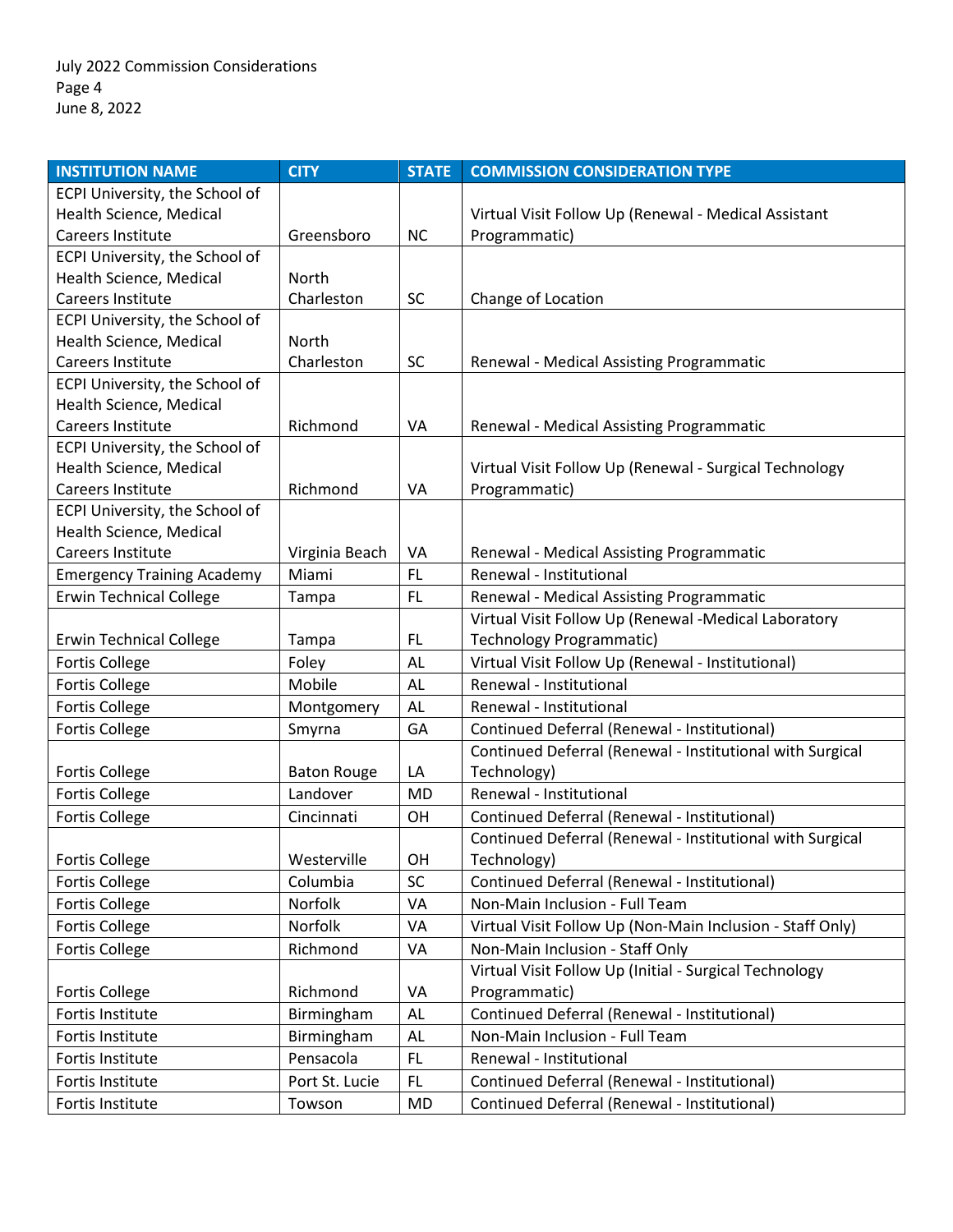| <b>INSTITUTION NAME</b>            | <b>CITY</b>       | <b>STATE</b> | <b>COMMISSION CONSIDERATION TYPE</b>                                                                                   |
|------------------------------------|-------------------|--------------|------------------------------------------------------------------------------------------------------------------------|
| <b>Fortis Institute</b>            | Lawrenceville     | <b>NJ</b>    | Renewal - Institutional                                                                                                |
| Fortis Institute                   | Wayne             | NJ           | Renewal - Institutional                                                                                                |
|                                    |                   |              | Continued Deferral (Renewal - Institutional with Surgical                                                              |
| Fortis Institute                   | Nashville         | <b>TN</b>    | Technology)                                                                                                            |
| <b>Glendale Career College</b>     | Glendale          | CA           | Deferral (Renewal - Institutional with Surgical Technology)                                                            |
| <b>Gurnick Academy of Medical</b>  |                   |              |                                                                                                                        |
| Arts                               | Fresno            | CA           | Virtual Visit Follow Up (Renewal - Institutional)                                                                      |
| <b>Gurnick Academy of Medical</b>  |                   |              |                                                                                                                        |
| Arts                               | Sacramento        | CA           | Virtual Visit Follow Up (Renewal - Institutional)                                                                      |
| <b>Healing Mountain Massage</b>    |                   |              |                                                                                                                        |
| School                             | Orem              | UT           | Non-Main Inclusion - Full Team                                                                                         |
| <b>Healing Mountain Massage</b>    |                   |              |                                                                                                                        |
| School                             | Orem              | UT           | Virtual Visit Follow Up (Non-Main Inclusion - Staff Only)                                                              |
|                                    |                   |              | Continued Show Cause (Renewal - Surgical Technology                                                                    |
| <b>Herzing University</b>          | Metairie          | LA           | Programmatic)                                                                                                          |
| Hondros College of Nursing         | Maumee            | OH           | Virtual Visit Follow Up (Renewal - Institutional)                                                                      |
| International Institute of         |                   |              |                                                                                                                        |
| <b>Health Care Professions</b>     | <b>Boca Raton</b> | FL.          | Virtual Visit Follow Up (Initial - Institutional)                                                                      |
| Lakeshore Technical College        | Cleveland         | WI           | Deferral (Renewal - Medical Assistant Programmatic)                                                                    |
| Larkin School of Nursing           | South Miami       | FL.          | Initial - Institutional                                                                                                |
| Lexington Healing Arts             |                   |              |                                                                                                                        |
| Academy                            | Lexington         | KY           | Deferral (Renewal - Institutional)                                                                                     |
|                                    |                   |              | Virtual Visit Follow Up (Change in Legal Status, Ownership, or                                                         |
| Lifework Education Inc.            | Peoria            | AZ           | Control - Institutional)                                                                                               |
|                                    |                   |              | Continued Show Cause (Renewal - Institutional) and NPR,                                                                |
| <b>Medical Career College</b>      | Fremont           | CA           | DV, IDEV (Healthcare Management - Associate of Science)                                                                |
| Medical Career College of          |                   |              | Deferral (Renewal - Institutional / Initial Distance Education                                                         |
| Northern California                | Roseville         | CA           | <b>Verification Visit)</b>                                                                                             |
|                                    |                   |              | Show Cause (Renewal - Institutional with Surgical                                                                      |
|                                    | Ocean             |              | Technology Programmatic / Commission Directed                                                                          |
| <b>Medical Career Institute</b>    | Township          | <b>NJ</b>    | Comprehensive)                                                                                                         |
| Med-Life Institute                 | <b>Naples</b>     | FL           | Change in Legal Status, Ownership, or Control - Institutional                                                          |
| Med-Life Institute                 | <b>Naples</b>     | FL.          | Continued Deferral (Renewal - Institutional)                                                                           |
| Mercy Hospital College of          |                   |              |                                                                                                                        |
| Nursing A Program of               |                   |              |                                                                                                                        |
| <b>Plantation General Hospital</b> | Miami             | FL.          | Renewal - Institutional                                                                                                |
|                                    |                   |              | Deferral (Institutional with Surgical Technology                                                                       |
| Midwest Institute                  | Earth City        | <b>MO</b>    | Programmatic - Renewal) and Continued Program Specific<br>Warning (Surgical Technology - Associate of Applied Science) |
| Midwest Institute                  |                   |              | Deferral (Renewal - Institutional)                                                                                     |
| National Institute of Medical      | Fenton            | <b>MO</b>    |                                                                                                                        |
| Assistant Advancement, Inc.        | Denver            | CO           | Virtual Visit Follow Up (Initial - Institutional)                                                                      |
| Nevada Career Institute            |                   | <b>NV</b>    | Deferral (Renewal - Institutional with Surgical Technology)                                                            |
|                                    | Las Vegas         |              |                                                                                                                        |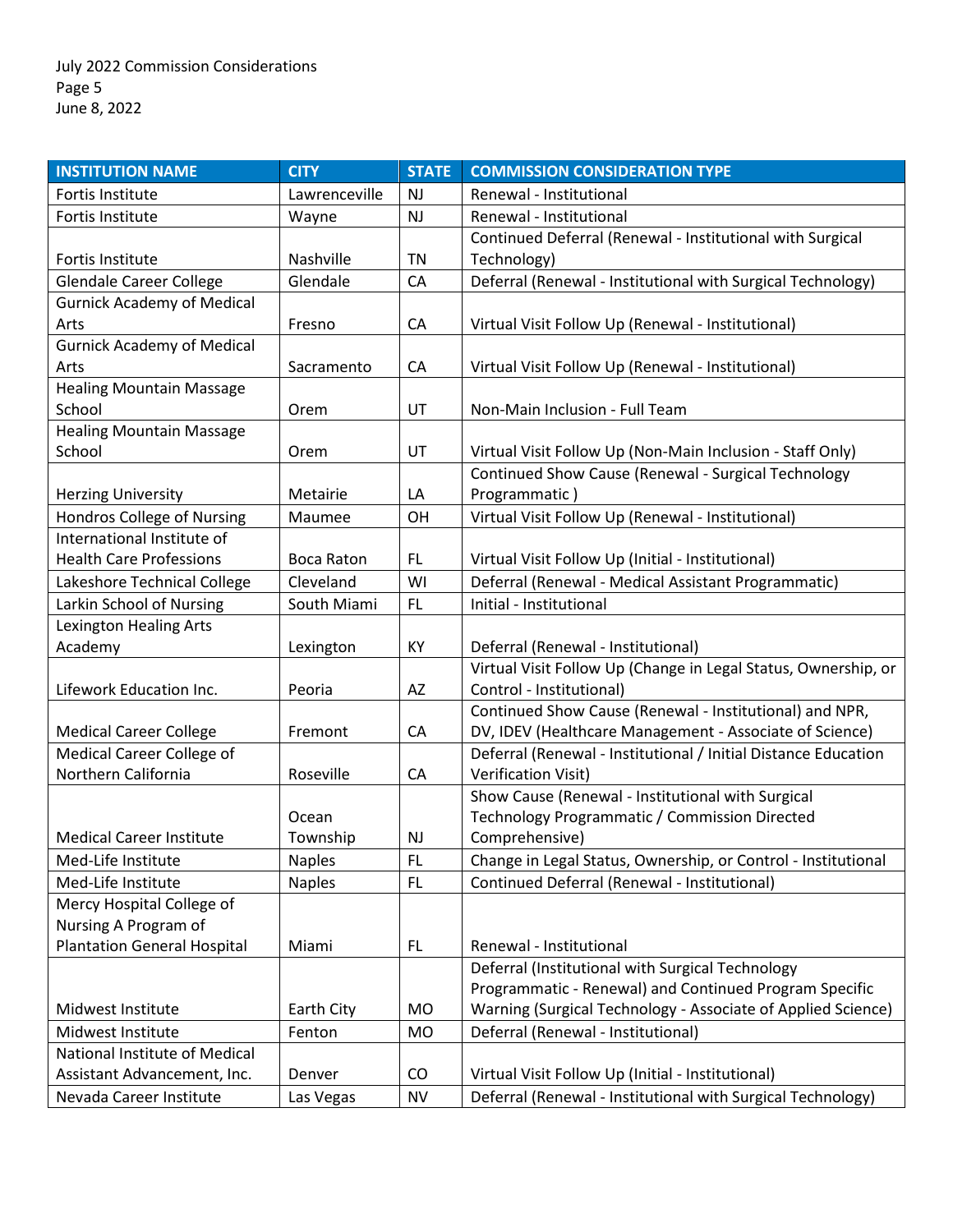| <b>INSTITUTION NAME</b>              | <b>CITY</b>        | <b>STATE</b> | <b>COMMISSION CONSIDERATION TYPE</b>                      |
|--------------------------------------|--------------------|--------------|-----------------------------------------------------------|
| North Broward Technical              | Deerfield          |              |                                                           |
| Center                               | Beach              | FL.          | Continued Show Cause (Renewal - Institutional)            |
| North-West College                   | <b>Bakersfield</b> | CA           | Deferral (Renewal - Institutional)                        |
| North-West College                   | San Diego          | CA           | Non-Main Inclusion - Full Team                            |
| Northwest Suburban College           | Chicago            | IL           | <b>Commission Directed Comprehensive Visit</b>            |
| <b>Pacific Times Healthcare</b>      |                    |              |                                                           |
| College                              | Corona             | CA           | Deferral (Renewal - Institutional)                        |
| <b>Pacific Times Healthcare</b>      |                    |              |                                                           |
| College                              | Moreno Valley      | CA           | Deferral (Renewal - Institutional)                        |
| Phoenix School of Massage            | Houston            | <b>TX</b>    | Initial - Institutional                                   |
|                                      |                    |              | Renewal - Institutional with Surgical Technology          |
| Pima Medical Institute               | Phoenix            | AZ           | Programmatic                                              |
| Pima Medical Institute               | Aurora             | CO           | Renewal - Institutional                                   |
| <b>PITC Institute</b>                | Wyncote            | PA           | Deferral (Renewal - Institutional)                        |
| <b>PITC Institute</b>                | Wyncote            | PA           | <b>Initial Distance Education Verification</b>            |
|                                      |                    |              | Virtual Visit Follow Up (Renewal - Medical Assistant      |
| Porter and Chester                   | Waterbury          | <b>CT</b>    | Programmatic)                                             |
| Premiere Career College              | Irwindale          | CA           | Show Cause (Institutional)                                |
| Premiere International College       | Fort Myers         | FL.          | Initial - Institutional                                   |
| <b>Professional Skills Institute</b> | Maumee             | OH           | Renewal - Institutional                                   |
| Provo College                        | Provo              | UT           | Renewal - Institutional                                   |
| <b>Quinebaug Valley Community</b>    |                    |              | Virtual Visit Follow Up (Initial - Medical Laboratory     |
| College                              | Danielson          | <b>CT</b>    | <b>Technology Programmatic)</b>                           |
|                                      |                    |              | Change in Legal Status, Ownership, or Control -           |
| Rasmussen University                 | Eagan              | ΜN           | Programmatic                                              |
| Rasmussen University                 | Eagan              | <b>MN</b>    | Change of Location                                        |
|                                      |                    |              | Virtual Visit Follow Up (Renewal - Medical Assistant      |
| Rasmussen University                 | St. Cloud          | ΜN           | Programmatic)                                             |
|                                      |                    |              | Continued Show Cause (Renewal - Institutional) and Change |
| Renaissance College                  | <b>Bountiful</b>   | UT           | in Ownership                                              |
|                                      |                    |              | Virtual Visit Follow Up (Renewal - Medical Assistant      |
| <b>Rockford Career College</b>       | Rockford           | IL           | Programmatic)                                             |
|                                      |                    |              | Change in Legal Status, Ownership, or Control -           |
| <b>Rockford Career College</b>       | Rockford           | IL           | Programmatic                                              |
|                                      |                    |              | Virtual Visit Follow Up (Initial - Surgical Technology    |
| <b>Rockford Career College</b>       | Rockford           | IL           | Programmatic)                                             |
| Sentara College of Health            |                    |              |                                                           |
| <b>Sciences</b>                      | Williamsburg       | VA           | Separate Educational Center Verification                  |
| Sentara College of Health            |                    |              |                                                           |
| Sciences                             | Woodbridge         | VA           | Separate Educational Center Verification                  |
| South Florida College of             |                    |              |                                                           |
| <b>Nursing</b>                       | Doral              | FL           | Initial - Institutional                                   |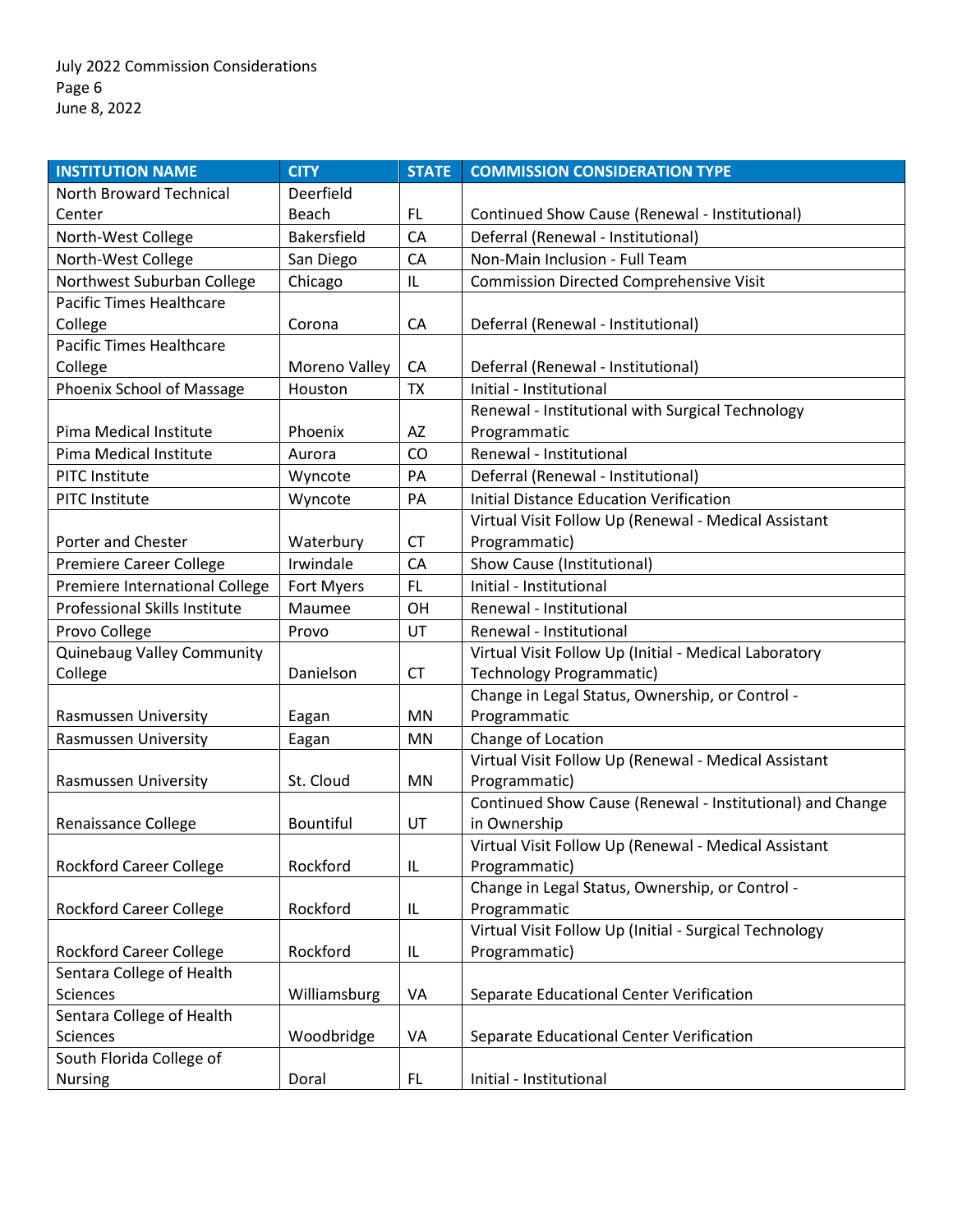| South Hills School of Business<br>& Technology<br><b>State College</b><br>PA<br>Renewal - Medical Assisting Programmatic<br>Southeast California College<br>San Bernadino<br>CA<br>Initial - Institutional<br>Southeastern College<br>Charlotte<br><b>NC</b><br>Deferral (Initial - Surgical Technology Programmatic)<br>Virtual Visit Follow Up (Initial - Surgical Technology<br>Southeastern College<br>Charlotte<br><b>NC</b><br>Programmatic)<br>Southeastern College<br>Charlotte<br>Deferral (Initial - Surgical Technology Programmatic)<br><b>NC</b><br>Southeastern College<br>Renewal - Medical Assisting Programmatic<br>Charlotte<br><b>NC</b><br>Southeastern College<br>Columbia<br><b>SC</b><br>Change of Location<br>Virtual Visit Follow Up (Renewal - Medical Assistant<br><b>SC</b><br>Programmatic)<br>Southeastern College<br>Columbia<br>Virtual Visit Follow Up (Renewal - Medical Assistant<br>North<br>Charleston<br><b>SC</b><br>Southeastern College<br>Programmatic)<br>Southern Technical College<br>Port Charlotte<br>Renewal - Surgical Technology Programmatic<br>FL.<br>Southwest University at El<br><b>Additional Information - Focus Visit</b><br>Paso<br>El Paso<br><b>TX</b><br>Southwest University at El<br>Paso<br>El Paso<br>TX<br>Initial - Surgical Technology Programmatic<br>Southwest University at El<br>El Paso<br>Renewal - Institutional<br>Paso<br>TX<br>New Program Review (Business Management in Health<br>Southwest University at El<br>El Paso<br>Support Systems - Associate of Applied Science)<br><b>TX</b><br>Paso<br>Deferral (Renewal - Institutional)<br>Sri Sai Krish Institute<br>CA<br>Stanton<br>New Program Review (LPN-RN Bridge - Associate of Applied<br>St. Louis College of Health<br>Science)<br>Fenton<br><b>MO</b><br>Careers<br>Show Cause (Renewal - Surgical Technology Programmatic)<br>Stautzenberger College<br><b>Brecksville</b><br>OH | <b>INSTITUTION NAME</b> | <b>CITY</b> | <b>STATE</b> | <b>COMMISSION CONSIDERATION TYPE</b> |
|------------------------------------------------------------------------------------------------------------------------------------------------------------------------------------------------------------------------------------------------------------------------------------------------------------------------------------------------------------------------------------------------------------------------------------------------------------------------------------------------------------------------------------------------------------------------------------------------------------------------------------------------------------------------------------------------------------------------------------------------------------------------------------------------------------------------------------------------------------------------------------------------------------------------------------------------------------------------------------------------------------------------------------------------------------------------------------------------------------------------------------------------------------------------------------------------------------------------------------------------------------------------------------------------------------------------------------------------------------------------------------------------------------------------------------------------------------------------------------------------------------------------------------------------------------------------------------------------------------------------------------------------------------------------------------------------------------------------------------------------------------------------------------------------------------------------------------------------------------------------------------------------------------------------------|-------------------------|-------------|--------------|--------------------------------------|
|                                                                                                                                                                                                                                                                                                                                                                                                                                                                                                                                                                                                                                                                                                                                                                                                                                                                                                                                                                                                                                                                                                                                                                                                                                                                                                                                                                                                                                                                                                                                                                                                                                                                                                                                                                                                                                                                                                                              |                         |             |              |                                      |
|                                                                                                                                                                                                                                                                                                                                                                                                                                                                                                                                                                                                                                                                                                                                                                                                                                                                                                                                                                                                                                                                                                                                                                                                                                                                                                                                                                                                                                                                                                                                                                                                                                                                                                                                                                                                                                                                                                                              |                         |             |              |                                      |
|                                                                                                                                                                                                                                                                                                                                                                                                                                                                                                                                                                                                                                                                                                                                                                                                                                                                                                                                                                                                                                                                                                                                                                                                                                                                                                                                                                                                                                                                                                                                                                                                                                                                                                                                                                                                                                                                                                                              |                         |             |              |                                      |
|                                                                                                                                                                                                                                                                                                                                                                                                                                                                                                                                                                                                                                                                                                                                                                                                                                                                                                                                                                                                                                                                                                                                                                                                                                                                                                                                                                                                                                                                                                                                                                                                                                                                                                                                                                                                                                                                                                                              |                         |             |              |                                      |
|                                                                                                                                                                                                                                                                                                                                                                                                                                                                                                                                                                                                                                                                                                                                                                                                                                                                                                                                                                                                                                                                                                                                                                                                                                                                                                                                                                                                                                                                                                                                                                                                                                                                                                                                                                                                                                                                                                                              |                         |             |              |                                      |
|                                                                                                                                                                                                                                                                                                                                                                                                                                                                                                                                                                                                                                                                                                                                                                                                                                                                                                                                                                                                                                                                                                                                                                                                                                                                                                                                                                                                                                                                                                                                                                                                                                                                                                                                                                                                                                                                                                                              |                         |             |              |                                      |
|                                                                                                                                                                                                                                                                                                                                                                                                                                                                                                                                                                                                                                                                                                                                                                                                                                                                                                                                                                                                                                                                                                                                                                                                                                                                                                                                                                                                                                                                                                                                                                                                                                                                                                                                                                                                                                                                                                                              |                         |             |              |                                      |
|                                                                                                                                                                                                                                                                                                                                                                                                                                                                                                                                                                                                                                                                                                                                                                                                                                                                                                                                                                                                                                                                                                                                                                                                                                                                                                                                                                                                                                                                                                                                                                                                                                                                                                                                                                                                                                                                                                                              |                         |             |              |                                      |
|                                                                                                                                                                                                                                                                                                                                                                                                                                                                                                                                                                                                                                                                                                                                                                                                                                                                                                                                                                                                                                                                                                                                                                                                                                                                                                                                                                                                                                                                                                                                                                                                                                                                                                                                                                                                                                                                                                                              |                         |             |              |                                      |
|                                                                                                                                                                                                                                                                                                                                                                                                                                                                                                                                                                                                                                                                                                                                                                                                                                                                                                                                                                                                                                                                                                                                                                                                                                                                                                                                                                                                                                                                                                                                                                                                                                                                                                                                                                                                                                                                                                                              |                         |             |              |                                      |
|                                                                                                                                                                                                                                                                                                                                                                                                                                                                                                                                                                                                                                                                                                                                                                                                                                                                                                                                                                                                                                                                                                                                                                                                                                                                                                                                                                                                                                                                                                                                                                                                                                                                                                                                                                                                                                                                                                                              |                         |             |              |                                      |
|                                                                                                                                                                                                                                                                                                                                                                                                                                                                                                                                                                                                                                                                                                                                                                                                                                                                                                                                                                                                                                                                                                                                                                                                                                                                                                                                                                                                                                                                                                                                                                                                                                                                                                                                                                                                                                                                                                                              |                         |             |              |                                      |
|                                                                                                                                                                                                                                                                                                                                                                                                                                                                                                                                                                                                                                                                                                                                                                                                                                                                                                                                                                                                                                                                                                                                                                                                                                                                                                                                                                                                                                                                                                                                                                                                                                                                                                                                                                                                                                                                                                                              |                         |             |              |                                      |
|                                                                                                                                                                                                                                                                                                                                                                                                                                                                                                                                                                                                                                                                                                                                                                                                                                                                                                                                                                                                                                                                                                                                                                                                                                                                                                                                                                                                                                                                                                                                                                                                                                                                                                                                                                                                                                                                                                                              |                         |             |              |                                      |
|                                                                                                                                                                                                                                                                                                                                                                                                                                                                                                                                                                                                                                                                                                                                                                                                                                                                                                                                                                                                                                                                                                                                                                                                                                                                                                                                                                                                                                                                                                                                                                                                                                                                                                                                                                                                                                                                                                                              |                         |             |              |                                      |
|                                                                                                                                                                                                                                                                                                                                                                                                                                                                                                                                                                                                                                                                                                                                                                                                                                                                                                                                                                                                                                                                                                                                                                                                                                                                                                                                                                                                                                                                                                                                                                                                                                                                                                                                                                                                                                                                                                                              |                         |             |              |                                      |
|                                                                                                                                                                                                                                                                                                                                                                                                                                                                                                                                                                                                                                                                                                                                                                                                                                                                                                                                                                                                                                                                                                                                                                                                                                                                                                                                                                                                                                                                                                                                                                                                                                                                                                                                                                                                                                                                                                                              |                         |             |              |                                      |
|                                                                                                                                                                                                                                                                                                                                                                                                                                                                                                                                                                                                                                                                                                                                                                                                                                                                                                                                                                                                                                                                                                                                                                                                                                                                                                                                                                                                                                                                                                                                                                                                                                                                                                                                                                                                                                                                                                                              |                         |             |              |                                      |
|                                                                                                                                                                                                                                                                                                                                                                                                                                                                                                                                                                                                                                                                                                                                                                                                                                                                                                                                                                                                                                                                                                                                                                                                                                                                                                                                                                                                                                                                                                                                                                                                                                                                                                                                                                                                                                                                                                                              |                         |             |              |                                      |
|                                                                                                                                                                                                                                                                                                                                                                                                                                                                                                                                                                                                                                                                                                                                                                                                                                                                                                                                                                                                                                                                                                                                                                                                                                                                                                                                                                                                                                                                                                                                                                                                                                                                                                                                                                                                                                                                                                                              |                         |             |              |                                      |
|                                                                                                                                                                                                                                                                                                                                                                                                                                                                                                                                                                                                                                                                                                                                                                                                                                                                                                                                                                                                                                                                                                                                                                                                                                                                                                                                                                                                                                                                                                                                                                                                                                                                                                                                                                                                                                                                                                                              |                         |             |              |                                      |
|                                                                                                                                                                                                                                                                                                                                                                                                                                                                                                                                                                                                                                                                                                                                                                                                                                                                                                                                                                                                                                                                                                                                                                                                                                                                                                                                                                                                                                                                                                                                                                                                                                                                                                                                                                                                                                                                                                                              |                         |             |              |                                      |
|                                                                                                                                                                                                                                                                                                                                                                                                                                                                                                                                                                                                                                                                                                                                                                                                                                                                                                                                                                                                                                                                                                                                                                                                                                                                                                                                                                                                                                                                                                                                                                                                                                                                                                                                                                                                                                                                                                                              |                         |             |              |                                      |
|                                                                                                                                                                                                                                                                                                                                                                                                                                                                                                                                                                                                                                                                                                                                                                                                                                                                                                                                                                                                                                                                                                                                                                                                                                                                                                                                                                                                                                                                                                                                                                                                                                                                                                                                                                                                                                                                                                                              |                         |             |              |                                      |
|                                                                                                                                                                                                                                                                                                                                                                                                                                                                                                                                                                                                                                                                                                                                                                                                                                                                                                                                                                                                                                                                                                                                                                                                                                                                                                                                                                                                                                                                                                                                                                                                                                                                                                                                                                                                                                                                                                                              |                         |             |              |                                      |
|                                                                                                                                                                                                                                                                                                                                                                                                                                                                                                                                                                                                                                                                                                                                                                                                                                                                                                                                                                                                                                                                                                                                                                                                                                                                                                                                                                                                                                                                                                                                                                                                                                                                                                                                                                                                                                                                                                                              |                         |             |              |                                      |
| Change in Legal Status, Ownership, or Control -                                                                                                                                                                                                                                                                                                                                                                                                                                                                                                                                                                                                                                                                                                                                                                                                                                                                                                                                                                                                                                                                                                                                                                                                                                                                                                                                                                                                                                                                                                                                                                                                                                                                                                                                                                                                                                                                              |                         |             |              |                                      |
| Stautzenberger College<br>Programmatic<br>OH<br>Maumee                                                                                                                                                                                                                                                                                                                                                                                                                                                                                                                                                                                                                                                                                                                                                                                                                                                                                                                                                                                                                                                                                                                                                                                                                                                                                                                                                                                                                                                                                                                                                                                                                                                                                                                                                                                                                                                                       |                         |             |              |                                      |
| Virtual Visit Follow Up (Initial - Surgical Technology                                                                                                                                                                                                                                                                                                                                                                                                                                                                                                                                                                                                                                                                                                                                                                                                                                                                                                                                                                                                                                                                                                                                                                                                                                                                                                                                                                                                                                                                                                                                                                                                                                                                                                                                                                                                                                                                       |                         |             |              |                                      |
| Programmatic)<br>Stautzenberger College<br>OH<br>Maumee                                                                                                                                                                                                                                                                                                                                                                                                                                                                                                                                                                                                                                                                                                                                                                                                                                                                                                                                                                                                                                                                                                                                                                                                                                                                                                                                                                                                                                                                                                                                                                                                                                                                                                                                                                                                                                                                      |                         |             |              |                                      |
| Non-Main Inclusion - Staff Only<br>Sunmer College<br>AZ<br>Mesa<br>SVSTI (Silicon Valley Surgi-Tech                                                                                                                                                                                                                                                                                                                                                                                                                                                                                                                                                                                                                                                                                                                                                                                                                                                                                                                                                                                                                                                                                                                                                                                                                                                                                                                                                                                                                                                                                                                                                                                                                                                                                                                                                                                                                          |                         |             |              |                                      |
| Initial - Institutional<br>Institute)<br>CA<br>San Jose                                                                                                                                                                                                                                                                                                                                                                                                                                                                                                                                                                                                                                                                                                                                                                                                                                                                                                                                                                                                                                                                                                                                                                                                                                                                                                                                                                                                                                                                                                                                                                                                                                                                                                                                                                                                                                                                      |                         |             |              |                                      |
| Virtual Visit Follow Up (Change in Legal Status, Ownership, or                                                                                                                                                                                                                                                                                                                                                                                                                                                                                                                                                                                                                                                                                                                                                                                                                                                                                                                                                                                                                                                                                                                                                                                                                                                                                                                                                                                                                                                                                                                                                                                                                                                                                                                                                                                                                                                               |                         |             |              |                                      |
| Control - Institutional)<br><b>Taylor College</b><br><b>Belleview</b><br>FL                                                                                                                                                                                                                                                                                                                                                                                                                                                                                                                                                                                                                                                                                                                                                                                                                                                                                                                                                                                                                                                                                                                                                                                                                                                                                                                                                                                                                                                                                                                                                                                                                                                                                                                                                                                                                                                  |                         |             |              |                                      |
| <b>Ultimate Medical Academy</b><br>Virtual Visit Follow Up (Renewal - Institutional)<br>FL.<br>Clearwater                                                                                                                                                                                                                                                                                                                                                                                                                                                                                                                                                                                                                                                                                                                                                                                                                                                                                                                                                                                                                                                                                                                                                                                                                                                                                                                                                                                                                                                                                                                                                                                                                                                                                                                                                                                                                    |                         |             |              |                                      |
| <b>Ultimate Medical Academy</b>                                                                                                                                                                                                                                                                                                                                                                                                                                                                                                                                                                                                                                                                                                                                                                                                                                                                                                                                                                                                                                                                                                                                                                                                                                                                                                                                                                                                                                                                                                                                                                                                                                                                                                                                                                                                                                                                                              |                         |             |              |                                      |
| Change of Location<br>Online<br>Tampa<br>FL                                                                                                                                                                                                                                                                                                                                                                                                                                                                                                                                                                                                                                                                                                                                                                                                                                                                                                                                                                                                                                                                                                                                                                                                                                                                                                                                                                                                                                                                                                                                                                                                                                                                                                                                                                                                                                                                                  |                         |             |              |                                      |
| <b>Ultimate Medical Academy</b>                                                                                                                                                                                                                                                                                                                                                                                                                                                                                                                                                                                                                                                                                                                                                                                                                                                                                                                                                                                                                                                                                                                                                                                                                                                                                                                                                                                                                                                                                                                                                                                                                                                                                                                                                                                                                                                                                              |                         |             |              |                                      |
| Online<br>Virtual Visit Follow Up (Renewal - Institutional)<br>FL<br>Tampa                                                                                                                                                                                                                                                                                                                                                                                                                                                                                                                                                                                                                                                                                                                                                                                                                                                                                                                                                                                                                                                                                                                                                                                                                                                                                                                                                                                                                                                                                                                                                                                                                                                                                                                                                                                                                                                   |                         |             |              |                                      |
| <b>Universal College of Healing</b>                                                                                                                                                                                                                                                                                                                                                                                                                                                                                                                                                                                                                                                                                                                                                                                                                                                                                                                                                                                                                                                                                                                                                                                                                                                                                                                                                                                                                                                                                                                                                                                                                                                                                                                                                                                                                                                                                          |                         |             |              |                                      |
| Continued Deferral (Renewal - Institutional)<br>Arts<br>Omaha<br><b>NE</b>                                                                                                                                                                                                                                                                                                                                                                                                                                                                                                                                                                                                                                                                                                                                                                                                                                                                                                                                                                                                                                                                                                                                                                                                                                                                                                                                                                                                                                                                                                                                                                                                                                                                                                                                                                                                                                                   |                         |             |              |                                      |
| Blanding<br>UT<br>Deferral (Renewal - Medical Assistant Programmatic)<br>Utah State University Eastern                                                                                                                                                                                                                                                                                                                                                                                                                                                                                                                                                                                                                                                                                                                                                                                                                                                                                                                                                                                                                                                                                                                                                                                                                                                                                                                                                                                                                                                                                                                                                                                                                                                                                                                                                                                                                       |                         |             |              |                                      |